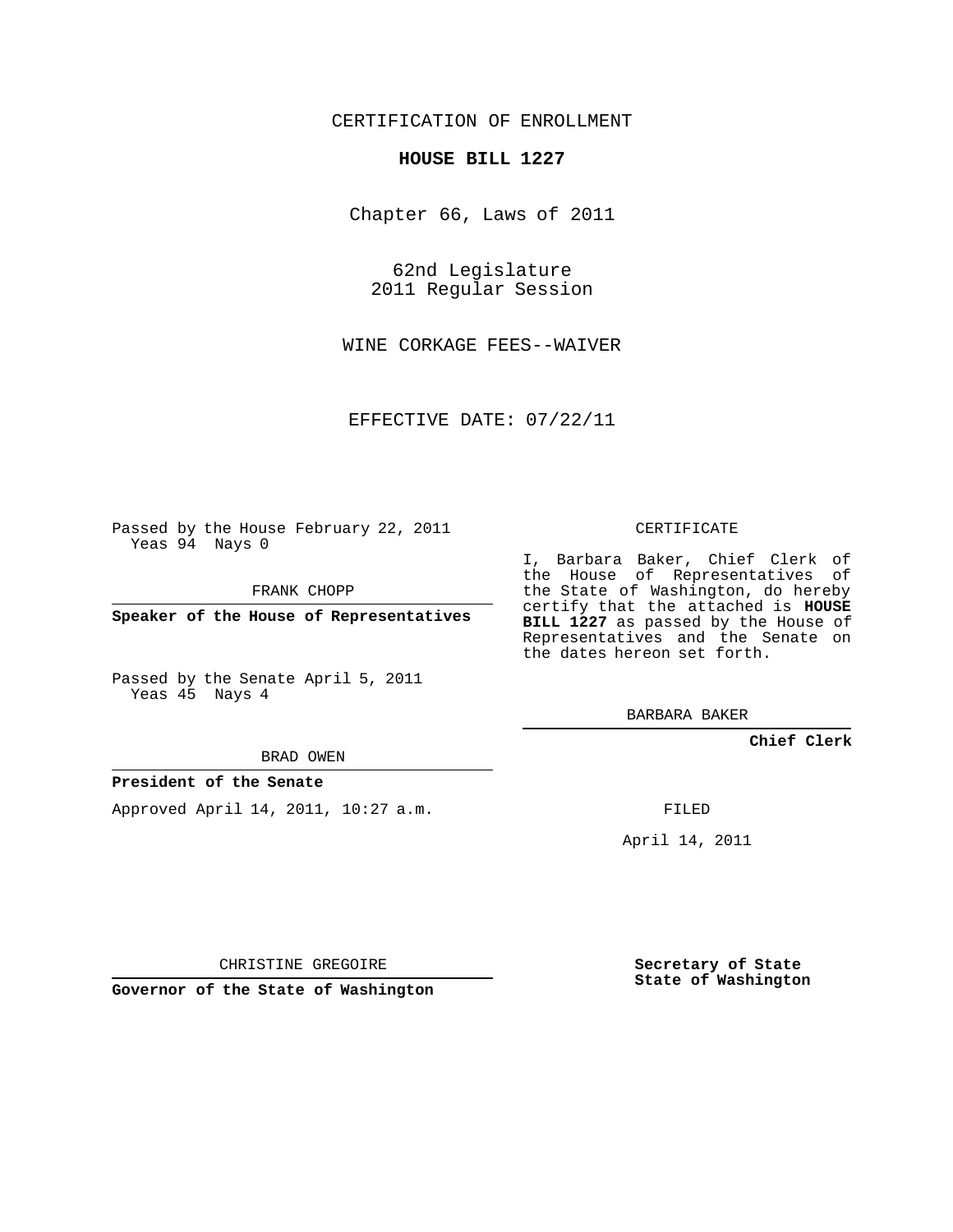# **HOUSE BILL 1227** \_\_\_\_\_\_\_\_\_\_\_\_\_\_\_\_\_\_\_\_\_\_\_\_\_\_\_\_\_\_\_\_\_\_\_\_\_\_\_\_\_\_\_\_\_

\_\_\_\_\_\_\_\_\_\_\_\_\_\_\_\_\_\_\_\_\_\_\_\_\_\_\_\_\_\_\_\_\_\_\_\_\_\_\_\_\_\_\_\_\_

Passed Legislature - 2011 Regular Session

# **State of Washington 62nd Legislature 2011 Regular Session**

**By** Representatives Ross, Taylor, Chandler, Hinkle, Warnick, Armstrong, Johnson, Moeller, Harris, and Condotta

Read first time 01/17/11. Referred to Committee on State Government & Tribal Affairs.

1 AN ACT Relating to the waiver of restaurant corkage fees; amending RCW 66.28.295; reenacting and amending RCW 66.28.310; and creating a new section.

BE IT ENACTED BY THE LEGISLATURE OF THE STATE OF WASHINGTON:

 NEW SECTION. **Sec. 1.** The legislature finds that some restaurants allow patrons to bring bottles of wine to the restaurant so long as restaurant personnel open and serve the beverage. In these cases, the restaurants often charge a fee known as a corkage fee. The legislature supports activities in the free market that facilitate local businesses in selling their products. One of the methods restaurants and wineries have found to be mutually beneficial is a waiver of corkage fees for local businesses. The legislature intends to allow wineries and restaurants the ability to make agreements as to whether to charge a corkage fee without restriction or regulation under the tied-house laws.

 **Sec. 2.** RCW 66.28.295 and 2009 c 506 s 4 are each amended to read as follows:

Nothing in RCW 66.28.290 shall prohibit: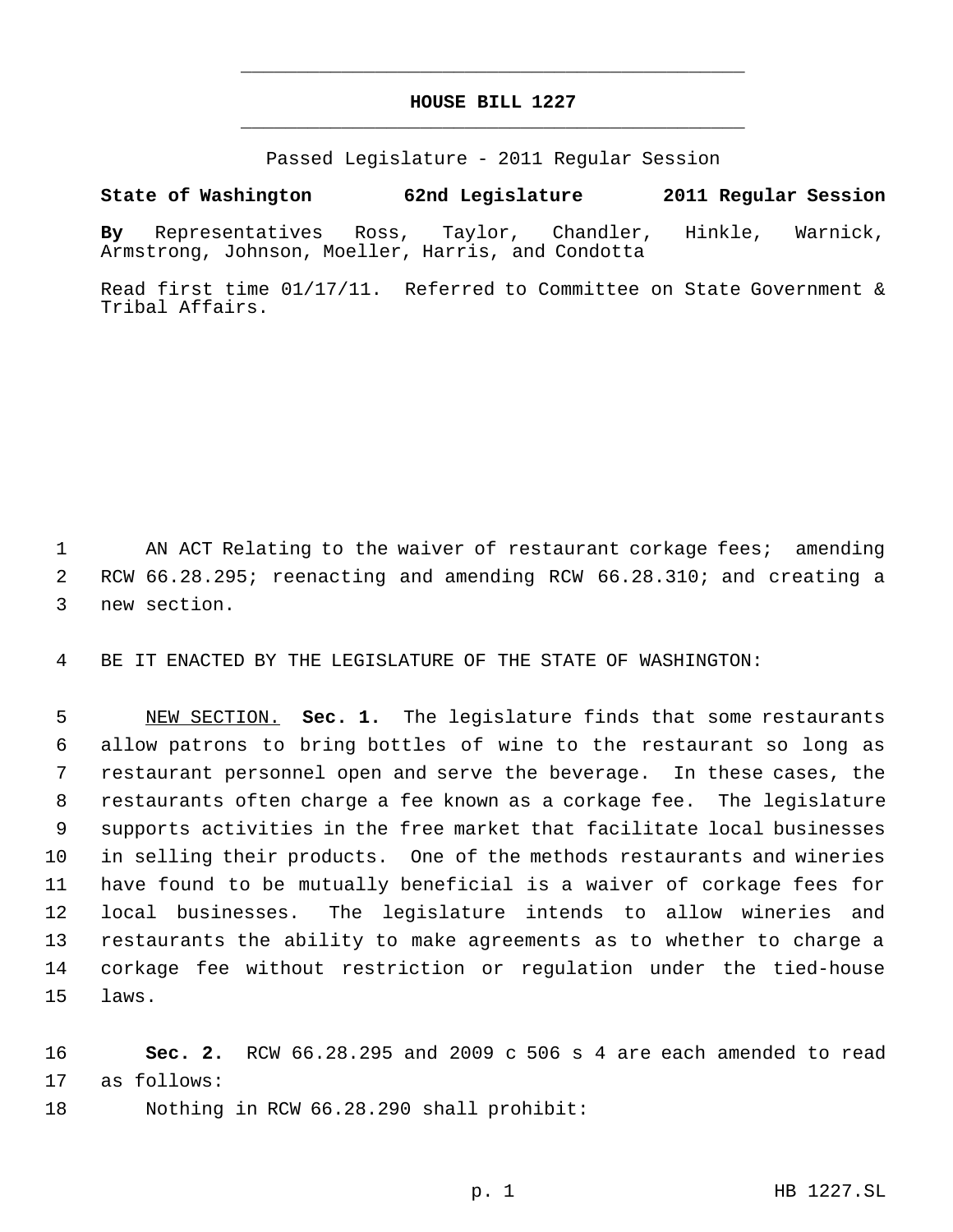(1) A licensed domestic brewery or microbrewery from being licensed as a retailer pursuant to chapter 66.24 RCW for the purpose of selling beer or wine at retail on the brewery premises and at one additional off-site retail only location.

 (2) A domestic winery from being licensed as a retailer pursuant to chapter 66.24 RCW for the purpose of selling beer or wine at retail on the winery premises. Such beer and wine so sold at retail shall be subject to the taxes imposed by RCW 66.24.290 and 66.24.210 and to reporting and bonding requirements as prescribed by regulations adopted by the board pursuant to chapter 34.05 RCW, and beer and wine that is not produced by the brewery or winery shall be purchased from a licensed beer or wine distributor.

 (3) A microbrewery holding a beer and/or wine restaurant license under RCW 66.24.320 from holding the same privileges and endorsements attached to the beer and/or wine restaurant license.

 (4) A licensed craft distillery from selling spirits of its own production under RCW 66.24.145.

 (5) A licensed distiller, domestic brewery, microbrewery, domestic winery, or a lessee of a licensed domestic brewer, microbrewery, or domestic winery, from being licensed as a spirits, beer, and wine restaurant pursuant to chapter 66.24 RCW for the purpose of selling liquor at a spirits, beer, and wine restaurant premises on the property on which the primary manufacturing facility of the licensed distiller, domestic brewer, microbrewery, or domestic winery is located or on contiguous property owned or leased by the licensed distiller, domestic brewer, microbrewery, or domestic winery as prescribed by rules adopted by the board pursuant to chapter 34.05 RCW.

 (6) A microbrewery holding a spirits, beer, and wine restaurant license under RCW 66.24.420 from holding the same privileges and endorsements attached to the spirits, beer, and wine restaurant license.

 (7) A brewery or microbrewery holding a spirits, beer, and wine restaurant license or a beer and/or wine license under chapter 66.24 RCW operated on the premises of the brewery or microbrewery from holding a second retail only license at a location separate from the premises of the brewery or microbrewery.

 (8) Retail licensees with a caterer's endorsement issued under RCW 66.24.320 or 66.24.420 from operating on a domestic winery premises.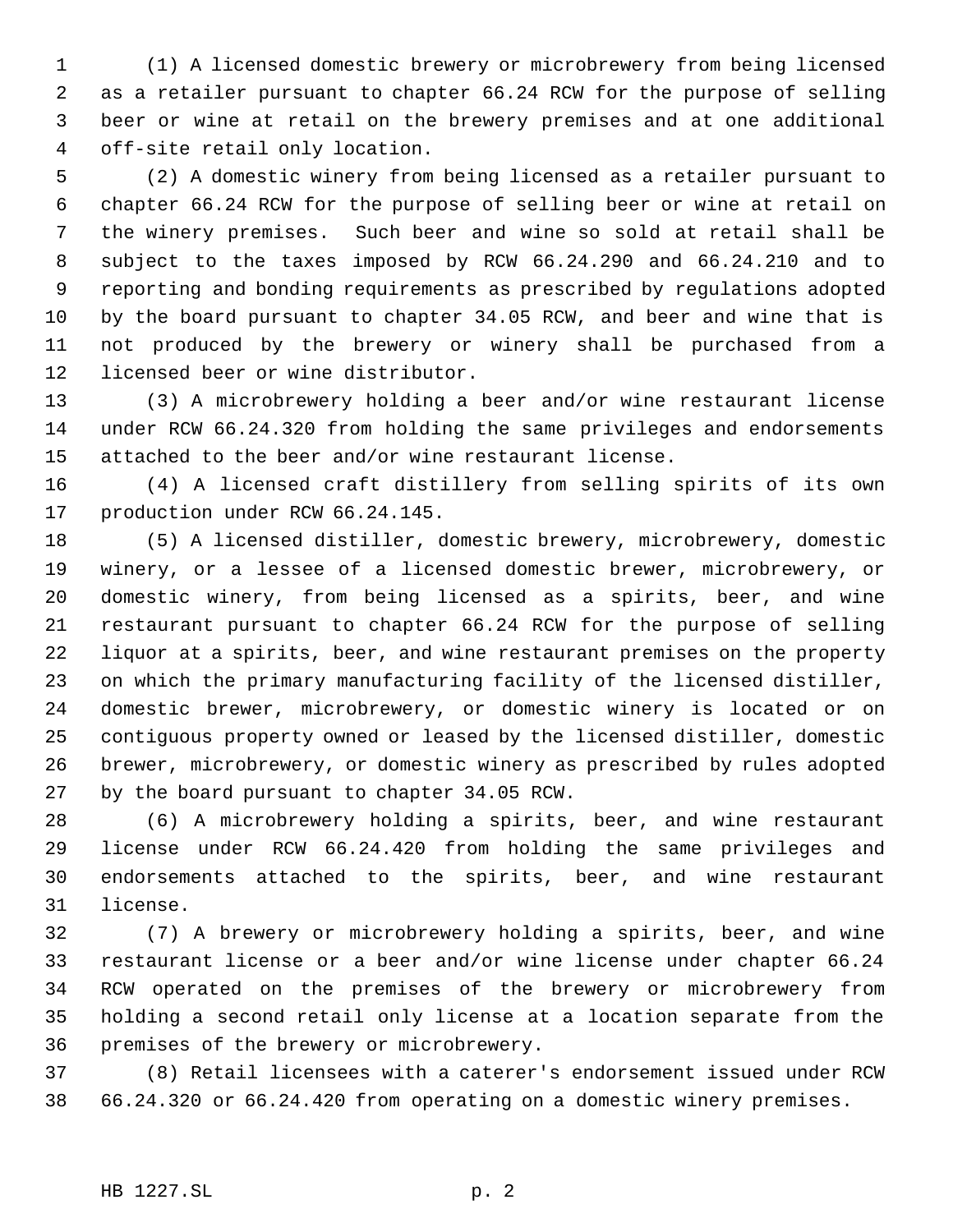(9) An organization qualifying under RCW 66.24.375 formed for the purpose of constructing and operating a facility to promote Washington wines from holding retail licenses on the facility property or leasing all or any portion of such facility property to a retail licensee on the facility property if the members of the board of directors or officers of the board for the organization include officers, directors, owners, or employees of a licensed domestic winery. Financing for the construction of the facility must include both public and private money.

 (10) A bona fide charitable nonprofit society or association registered under Title 26 U.S.C. Sec. 501(c)(3) of the federal internal revenue code, or a local wine industry association registered under Title 26 U.S.C. Sec. 501(c)(6) of the federal internal revenue code as it existed on July 22, 2007, and having an officer, director, owner, or employee of a licensed domestic winery or a wine certificate of approval holder on its board of directors from holding a special occasion license under RCW 66.24.380.

 (11) A person licensed pursuant to RCW 66.24.170, 66.24.240, or 66.24.244 from exercising the privileges of distributing and selling at retail such person's own production or from exercising any other right or privilege that attaches to such license.

 (12) A person holding a certificate of approval pursuant to RCW 66.24.206 from obtaining an endorsement to act as a distributor of their own product or from shipping their own product directly to consumers as authorized by RCW 66.20.360.

 (13) A person holding a wine shipper's permit pursuant to RCW 66.20.375 from shipping their own product directly to consumers.

 (14) A person holding a certificate of approval pursuant to RCW 66.24.270(2) from obtaining an endorsement to act as a distributor of their own product.

31 (15) A domestic winery and a restaurant licensed under RCW 66.24.320 or 66.24.400 from entering an arrangement to waive a corkage fee.

 **Sec. 3.** RCW 66.28.310 and 2010 c 290 s 3 and 2010 c 141 s 4 are each reenacted and amended to read as follows:

 (1)(a) Nothing in RCW 66.28.305 prohibits an industry member from providing retailers branded promotional items which are of nominal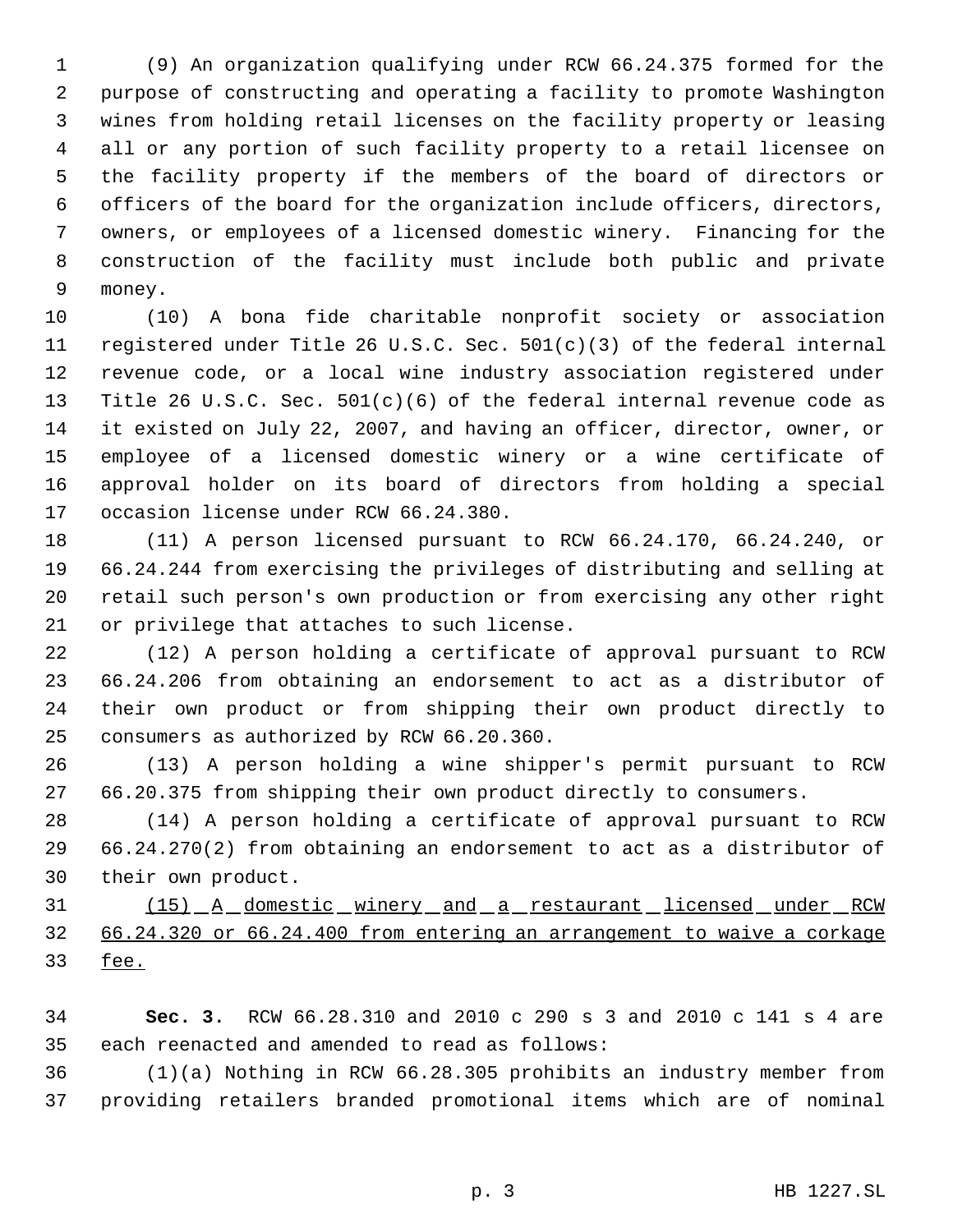value, singly or in the aggregate. Such items include but are not limited to: Trays, lighters, blotters, postcards, pencils, coasters, menu cards, meal checks, napkins, clocks, mugs, glasses, bottles or can openers, corkscrews, matches, printed recipes, shirts, hats, visors, and other similar items. Branded promotional items:

 (i) Must be used exclusively by the retailer or its employees in a manner consistent with its license;

 (ii) Must bear imprinted advertising matter of the industry member only;

 (iii) May be provided by industry members only to retailers and their employees and may not be provided by or through retailers or 12 their employees to retail customers; and

(iv) May not be targeted to or appeal principally to youth.

 (b) An industry member is not obligated to provide any such branded promotional items, and a retailer may not require an industry member to provide such branded promotional items as a condition for selling any alcohol to the retailer.

 (c) Any industry member or retailer or any other person asserting that the provision of branded promotional items as allowed in (a) of this subsection has resulted or is more likely than not to result in undue influence or an adverse impact on public health and safety, or is otherwise inconsistent with the criteria in (a) of this subsection may file a complaint with the board. Upon receipt of a complaint the board may conduct such investigation as it deems appropriate in the circumstances. If the investigation reveals the provision of branded promotional items has resulted in or is more likely than not to result in undue influence or has resulted or is more likely than not to result in an adverse impact on public health and safety or is otherwise inconsistent with (a) of this subsection the board may issue an administrative violation notice to the industry member, to the retailer, or both. The recipient of the administrative violation notice may request a hearing under chapter 34.05 RCW.

 (2) Nothing in RCW 66.28.305 prohibits an industry member from providing to a special occasion licensee and a special occasion licensee from receiving services for:

 (a) Installation of draft beer dispensing equipment or advertising; (b) Advertising, pouring, or dispensing of beer or wine at a beer or wine tasting exhibition or judging event; or

## HB 1227.SL p. 4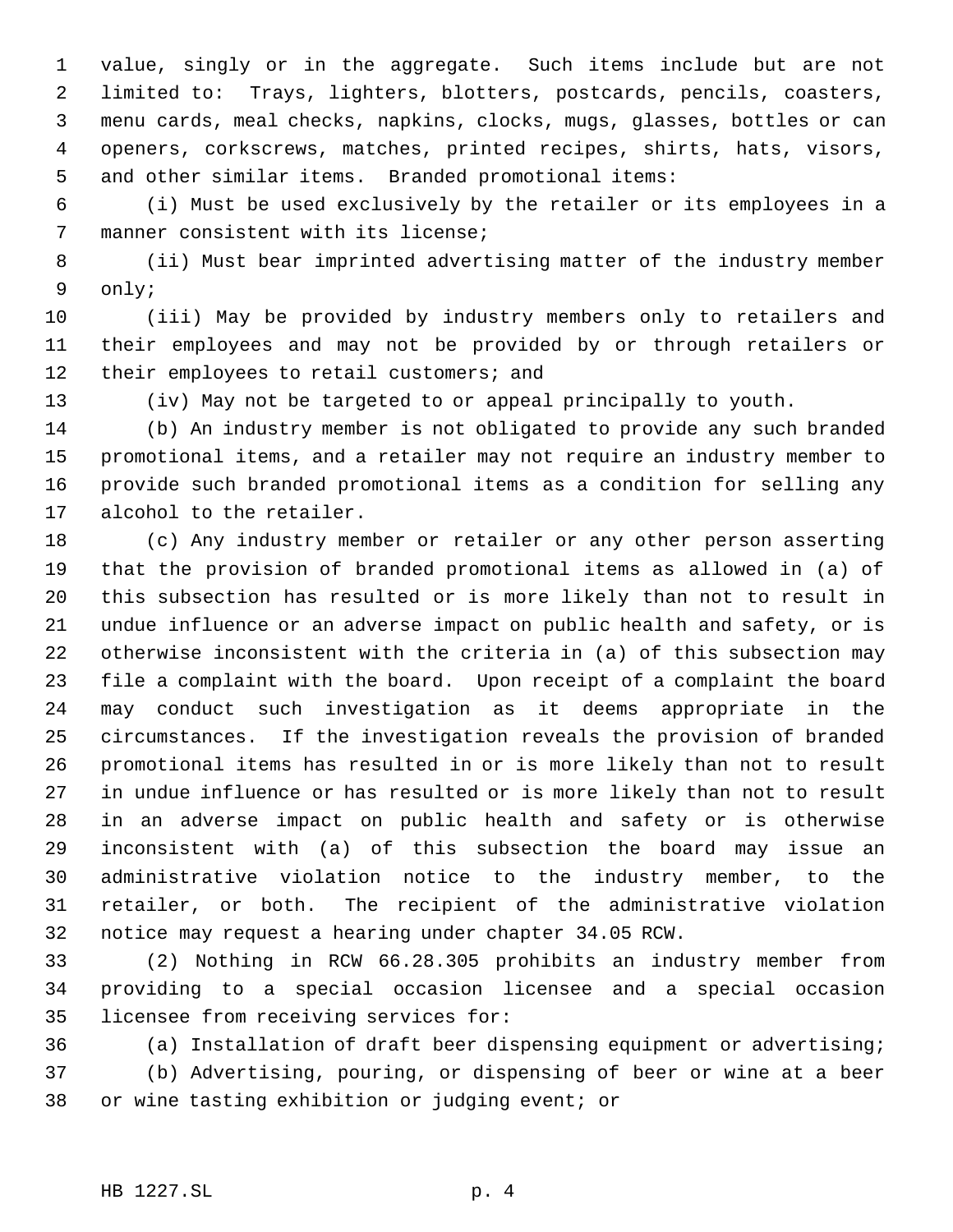(c) Pouring or dispensing of spirits by a licensed domestic distiller or the accredited representative of a distiller, manufacturer, importer, or distributor of spirituous liquor licensed under RCW 66.24.310.

 (3) Nothing in RCW 66.28.305 prohibits industry members from performing, and retailers from accepting the service of building, rotating, and restocking displays and stockroom inventories; rotating 8 and rearranging can and bottle displays of their own products; providing point of sale material and brand signs; pricing case goods of their own brands; and performing such similar business services consistent with board rules, or personal services as described in subsection (5) of this section.

(4) Nothing in RCW 66.28.305 prohibits:

 (a) Industry members from listing on their internet web sites information related to retailers who sell or promote their products, including direct links to the retailers' internet web sites; and

 (b) Retailers from listing on their internet web sites information related to industry members whose products those retailers sell or promote, including direct links to the industry members' web sites; or

 (c) Industry members and retailers from producing, jointly or together with regional, state, or local industry associations, brochures and materials promoting tourism in Washington state which contain information regarding retail licensees, industry members, and their products.

 (5) Nothing in RCW 66.28.305 prohibits the performance of personal services offered from time to time by a domestic winery or certificate of approval holder to retailers when the personal services are (a) conducted at a licensed premises, and (b) intended to inform, educate, or enhance customers' knowledge or experience of the manufacturer's products. The performance of personal services may include participation and pouring, bottle signing events, and other similar informational or educational activities at the premises of a retailer holding a spirits, beer, and wine restaurant license, a wine and/or beer restaurant license, a specialty wine shop license, a special occasion license, a grocery store license with a tasting endorsement, or a private club license. A domestic winery or certificate of approval holder is not obligated to perform any such personal services, and a retail licensee may not require a domestic winery or certificate